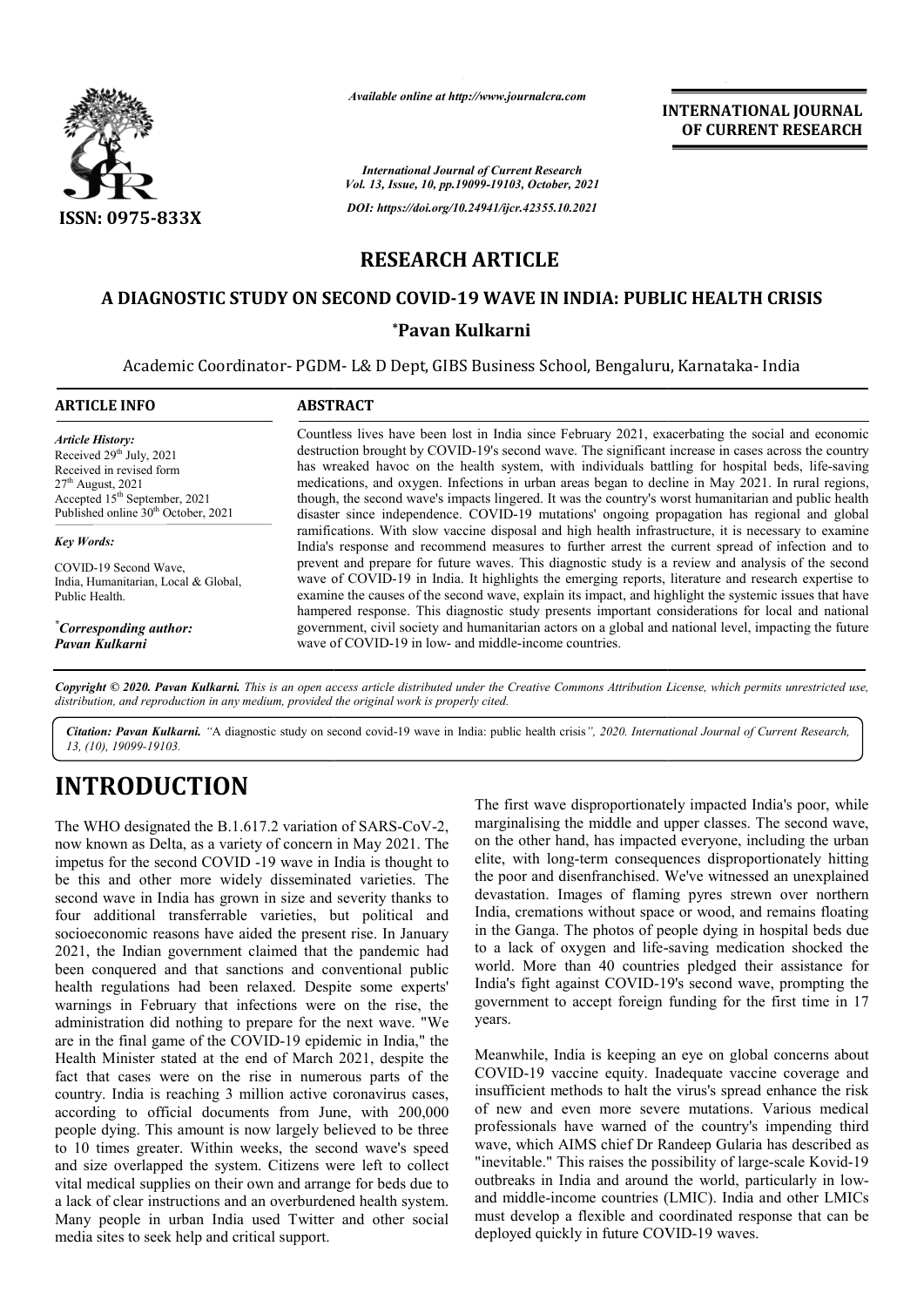## **OBJECTIVES OF THE STUDY**

- To identify the reasons behind the second wave of COVID-19 in India
- To analyze the public health crisis faced by India
- To understand the impact of second wave of COVID-19 in India
- To provide possible solutions for the problems faced and remedial measures to be taken to face COVID Waves in the future

## **REASONS BEHIND THE SECOND WAVE OF COVID-19**

**Scientific warnings about the second wave went unheeded:**  Scientists' early warnings of a possible second wave were rejected by the national authorities. Instead, the government's approach is characterised by a lack of transparency in decisionmaking and inadequate communication. The government paid close attention to and encouraged high-ranking self-styled "babas" who would stymie the work of anti-science doctors and scientists, resulting in high-level resignations. Dr. Shahid Jameel, India's top virologist, has resigned from the Scientific Advisory Group of the Indian SARS-CoV-2 Genomics Consortium (INSACOG), citing Indian scientists as "stubbornly responsive to evidence-based policymaking." […]

**A missed opportunity to build robust health care between two waves:** The government failed to take advantage of the time between the two waves to improve public and private health infrastructure. A report released in November 2020 by the Parliamentary Standing Committee on Health and Family Welfare revealed various flaws in the COVID-19 response, including oxygen and drug shortages, insufficient health care costs, and insufficient health infrastructure (eg, hospital beds, ventilators, oxygen). The government was given cash in April 2020 to construct an elastic health system in case of future illness epidemics. However, the government did not issue an oxygen plant tender until October 2020, and only 33 had been built by April 2021, which was insufficient.

**Massive Political and Religious and rallies & events are super spreader:** Politicians disregarded the warnings and joined the march, allowing millions of people to engage in demonstrations like as electoral rallies (in Assam, West Bengal, Kerala, and Tamil Nadu) and religious festivals. Without following basic public health measures, like the Kumbh Mela (a major public celebration on the Ganges). Approximately 9 million people attended the Kumbh Mela in Uttarakhand in March and April. Following the incident, the number of Covid-19 cases in the state increased by 1800%.

## **IMPACT OF COVID-19 SECOND WAVE**

The second wave of COVID-19 has struck devastation across the country. This wave differs from the last one in two ways: first, the virus's spread and enhanced testing efficiency have drastically increased the daily infection rate; and second, the Indian healthcare system's demand for personnel and infrastructure has far outstripped the virus's supply. The cumulative effect, combined with social and economic devastation, has resulted in an increase in fatalities among the Indian population, with the weak and underprivileged bearing the brunt of it.

- Worsening economic misery and widespread unemployment: The United Nations predicts that India's economy will grow by 7.5 percent this year, but warns that the prognosis is "extremely bleak" owing to the devastating COVID-19 second wave. COVID -19's first wave has already pushed 230 million Indians below the poverty line (Rs 375 per day), increasing informality, poverty, debt, and inequality. This pain has been exacerbated by the second wave. It warned that savings and economic downturns would have an impact on domestic consumption, which accounts for roughly 60% of GDP. Furthermore, data on the epidemic's impact on the informal sector in terms of poverty and employment is lacking. This pain has been exacerbated by the second wave. It warned that savings and economic downturns would have an impact on domestic consumption, which accounts for roughly 60% of GDP. Furthermore, data on the epidemic's impact on the informal sector in terms of poverty and employment is lacking. The second wave has prompted a new round of job losses in the country; more than 7 million jobs were lost in April 2021. This has once again impacted India's poorest and most vulnerable informal labourers, particularly women. Day labourers, construction workers, farmers, street vendors, and other home-based employees are among them.
- The most insecure workers are those who work in the informal sector: Migrant workers began to migrate from cities to towns and villages in the second wave, just as they did in the first, when states began to announce regulatory measures and lockdowns. Many migrant workers are stuck in railway stations, bus stops, or their workplaces as a result of the rapid spike in COVID-19 and Lockdown cases in states like Gujarat, Maharashtra, and Delhi. These labourers are frequently denied formal government assistance and lack access to basic necessities like food, water, and sanitation.

## **SYSTEMIC PROBLEMS THAT HAMPERED WITH THE PANDEMIC RESPONSE**

**Dependence on the private health system for unknown health in public health infrastructure:** The health-care system has been neglected and underfunded, and this outbreak has exposed the institution's organisational flaws. Prior to the epidemic, India ranked 155th out of 167 nations in terms of hospital bed availability, according to the Human Development Report 2020. In practise, this equates to only five beds per 10,000 Indians. According to the Economic Survey 2020-21, India is ranked 179th out of 189 nations in terms of government health spending (comparable to donor-dependent countries such as Haiti and Sudan). Recent health-care changes are based on the market and insurance, leaving a big care vacuum. It is incredibly difficult for the impoverished to obtain basic health care in this situation.

#### **LACK OF DATA AND INFORMATION TRANSPRENCY**

There is substantial evidence that COVID-19 mortality in India are grossly underestimated, with estimates ranging from three to ten times lower. The death rate has been calculated in media reports from states such as Uttar Pradesh, Madhya Pradesh, Gujarat, and Bihar, but does not include people who have died from co-morbidities, for example.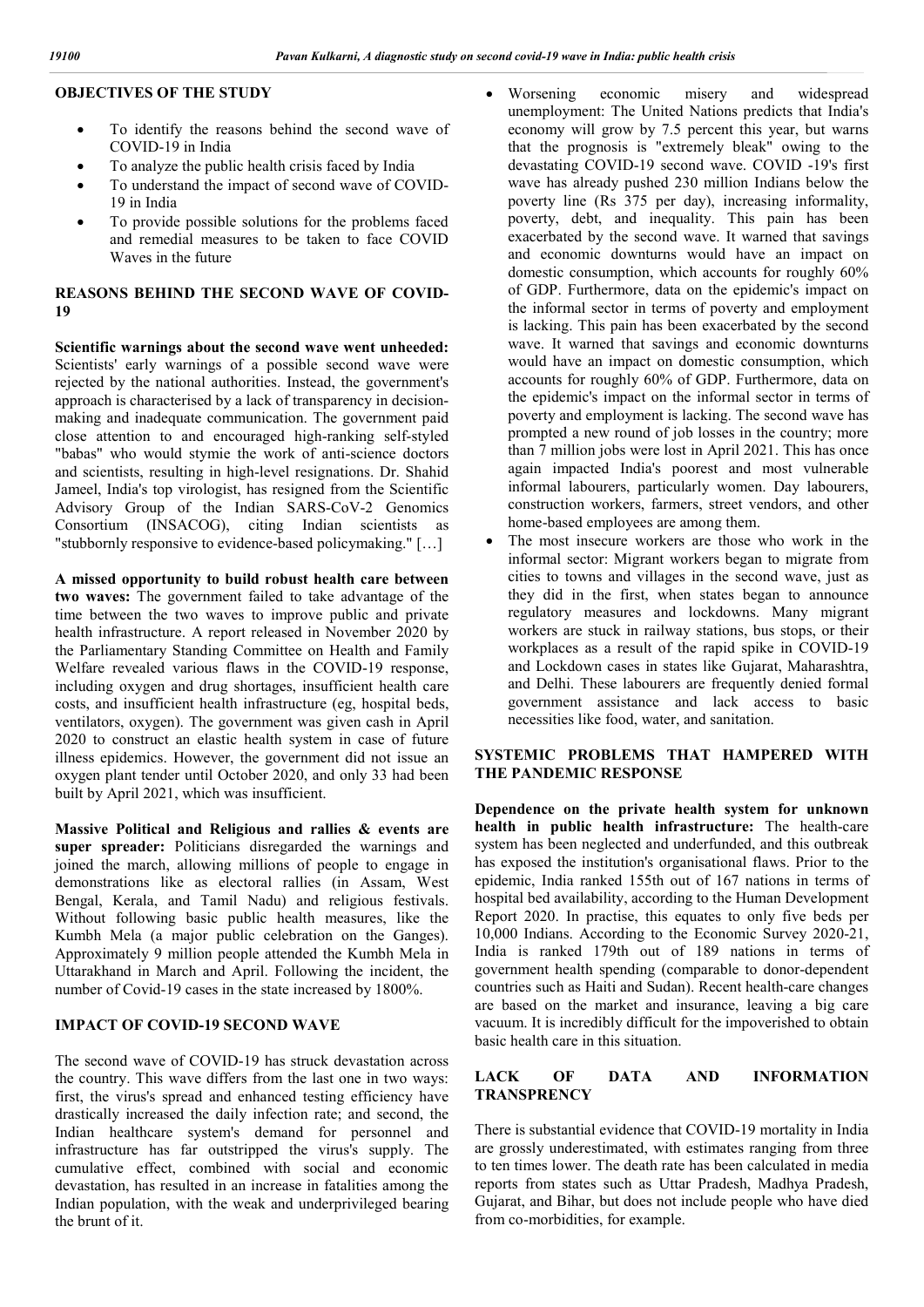A parliamentary committee study from November 2020 indicated that the data gathering system "failed to produce complete, timely, and accurate data on newly tested persons," according to the report.

**Shrinking Civil Society Space:** In November 2020, India changed its foreign aid guidelines, affecting the operations of civil society and humanitarian organisations. Charitable organisations must now get certifications with notary stamps and create bank accounts with the government-owned State Bank of India in order to collect international money. Many regard such limits and procedures as repressing political opposition and, as a result, limiting civil society actors' ability to speak out.

## **WIDER GOVERNANCE CONCERNS**

Relationships between national and state governments are deteriorating, particularly with party administrations opposing party rule at the federal level, resulting in greater policy stagnation. One example is the introduction of a vaccine, which required states to purchase significant quantities of their supplies without any financial assistance at first. During the second wave, several states, including Maharashtra, Tamil Nadu, and West Bengal, have complained about a lack of vaccine and oxygen supply. In May, Delhi was one of the worst-affected areas, with an average daily supply of oxygen of 976 MT and a daily supply of 393 MT. Despite the fact that the national government doubled the daily supply quota 500 MT.

## **MISSING PRIORITIES**

The Central Government has committed funding for the Central Vista Redevelopment Initiative, an ongoing project to rebuild Central Vista, India's Union Territory of New Delhi, amid the Second Wave Crisis and Health Sector Funds. In fact, the plan calls for the region to be redesigned with public museums, a new parliament building, and other amenities. During the Kovid-19 epidemic, the National Government was harshly chastised for sponsoring the Central Vista redevelopment project. Meanwhile, it is critical for the federal government to provide appropriate funding for medical facilities in the states and to refrain from spending on nonessential projects such as the Central Vista redevelopment.

## **FINDINGS OF THE STUDY**

- Despite the fact that several scientists warned that illnesses were on the rise in February 2021, the national government did nothing to prepare for the second wave. The government's public health communication was a mixed bag, being inadequate in explaining the risks and failing to stop the second wave.
- Response steps must be taken in the short, medium, and long term. Short-term measures should prioritise immediate relief, critical care, and equitable and universal vaccine distribution, while medium- and long-term measures must establish robust processes to deliver effective responses, guarantee basic needs, and protect rights such as the right to protest and dissent. Existing bodies can be enabled to work independently, and new advisory bodies with competence can be established to monitor human rights violations.
- The second wave resulted in a high rate of mortality among Indians. It is expected to exacerbate the negative effects observed during the first wave. In terms of healthcare and livelihoods, vulnerable and marginalised people, such as informal migrants and those living in rural regions, have been struck the hardest. Vulnerable groups such as the elderly, single mothers, pregnant women, individuals with disabilities, children, and marginalised communities such as Dalits, tribal, and migrant populations require special relief measures.
- The incidence and scale of the second wave were exacerbated by systemic issues that compounded its effects, such as gross neglect and underinvestment in the public health system. There is an urgent need to rapidly scale up oxygen capacity, ensure essential emergency and critical care, and stabilise the supply of medicines and medical equipment.
- At the global level, vaccine equity is urgently needed to prevent future waves in India and other LMICs. The WTO should follow calls to waive intellectual property rights for COVID-19 vaccines so that vaccine production can be decentralised, and production capacity can be ramped up.
- It is possible to learn from what has already been done and scale it up if necessary. While India's situation remains dire, numerous inspiring examples of quick response have surfaced from the country.

## **MEASURES TO COMBAT COVID-19**

## **Short-term measurements**

- Enable vaccine justice by waiving intellectual property rights and improving global COVID-19 vaccine equity: At the current COVID-19 immunisation rate, it will take 8.7 years for 70 percent of Indians to get vaccinated. The world must decentralise vaccine manufacturing; it cannot rely on just three or four countries since any vaccineproducing country can be forced to close down. As a result, urgent action must be made to halt the spread of COVID-19 mutations and end the epidemic in order to achieve vaccine equity proposals to temporarily ease the patent protection of COVID-19 vaccines, treatments, and testing (eg intellectual property waiver).
- "One Tender, One Nation" Vaccine Collection Policy: The Indian government is now emphasising on vaccine procurement and free distribution to state governments. The function of vaccine-based private sector governance should be limited by state authorities. For the acquisition and supply of vital drugs, similar procedures can be taken. States and municipal governments may assist clinical management with instructions to guarantee that public health authorities respond effectively. This avoids stockouts, as was the case with medications like Remdecivir and Dexamethasone during the second spike.
- Eliminate the digital gap by decentralising vaccination distribution. The digital divide in India is being revealed by a vaccination competition. From May 1, 2021, the Indian government has made all people over the age of 18 eligible for the coronavirus vaccine in phase 3 of the mass immunisation campaign, although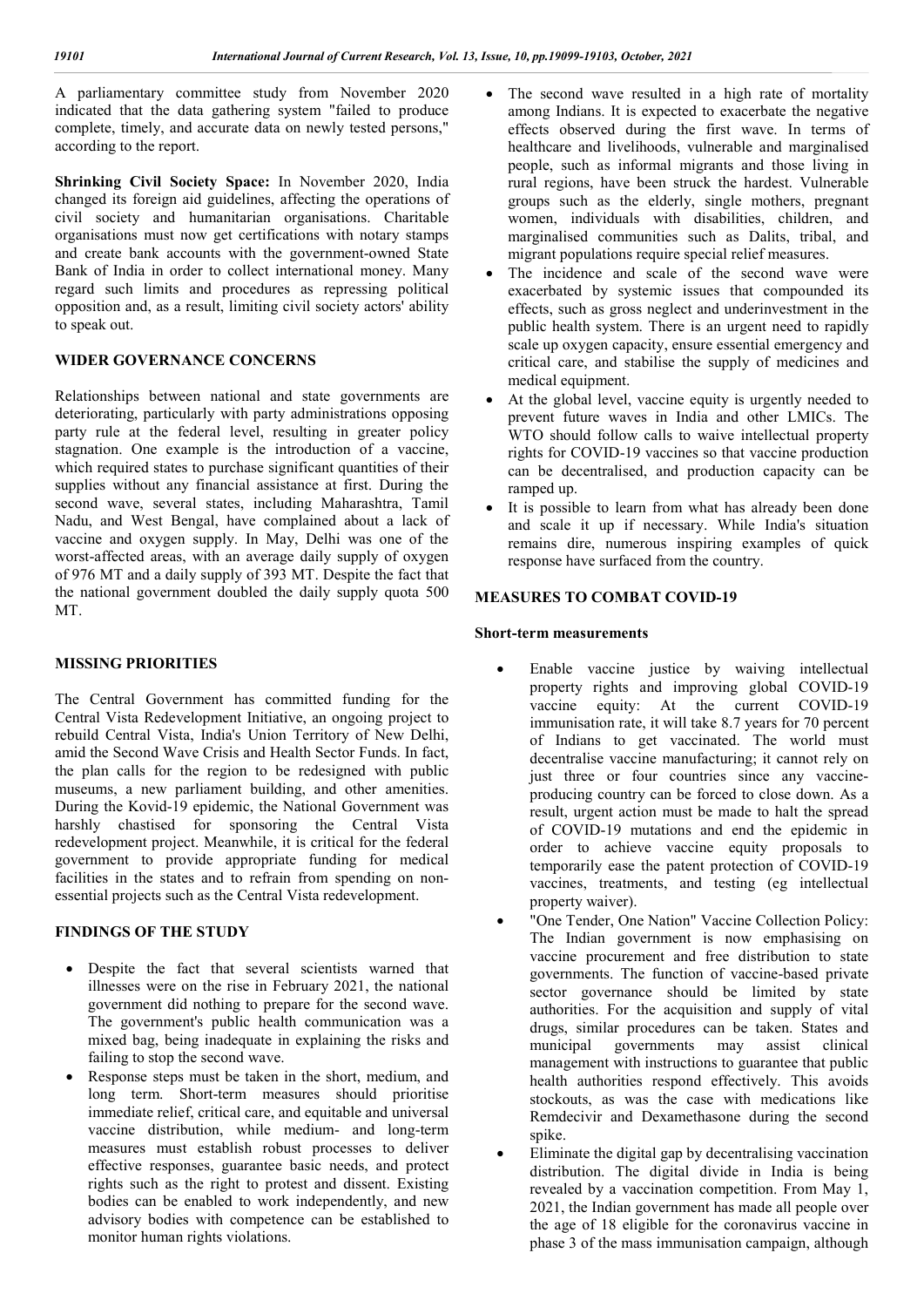shortages have hampered the third phase of India's vaccine programme. "No internet, no immunisation," according to the Covin website's online registration for the vaccine. To ensure universal immunisation, door-to-door vaccination programmes and walk-in vaccine clinics should be expanded. State governments can propose context-specific methods to guarantee that the immunisation campaign reaches the most disadvantaged and marginalised people.

- The Ministry of Health and Family Welfare (MoHFW) must accelerate the quick expansion of life-saving COVID-19 treatment while maintaining other key health services. In the immediate term, the health system must focus on Kovid-19 treatment while managing other critical services. Increased oxygen capacity, basic emergency and critical care, and medicine supply stability, such as dexamethasone, are all urgently needed.
- Political prisoners must be freed on home arrest or under house arrest.ted severe patients to health centres due to the severity of the pandemic and the dangers of COVID -19 in crowded prisons.

**Long-term measurements:** Increase public spending on health care: Increase public spending on health care from 1% to 2.5 percent to 3% to reduce the overall cost of health care from 65 to 30%. It's yours to spend. In the long run, the government must move toward universal health care, which will need a reconsideration of the current health-care model.

The existing system of government funding for social services is centred on the market, which perpetuates inequality and places a tremendous burden on the poor. Instead, the government may examine alternative models, such as a combination of public service and social insurance, and focus on universal health care.

- Increase universal social protection for the poor, marginalised, and vulnerable: The national government should continue to empower states to extend universal and portable social protection measures to the poor, migrants, and informal sector workers. The Public Distribution System, Cash Transfer, National Social Assistance Program (NSAP), and MGNREGA are vital for emergency use during natural disasters and epidemics. The policy response should start with enhancing these existing programmes, and integration is one way to do so.
- Take into account the special demands of informal sector employees and boost public support for them: Migrant workers working in the informal sector face numerous dangers, including lack of access to the public distribution system, social marginalization, insufficient access to health care, housing, and laundry facilities, and economic uncertainty. Women who work as migrant labourers are also more likely to be subjected to abuse and harassment. The failures of the social protection architecture based on fixed residence and non-portable entitlement are highlighted by immigrant desertion during a statewide lockdown.

To preserve the rights of the deceased, develop legislative provisions or laws.

# **CONCLUSION**

This research study focuses on the deterioration of the institutions that support Indian democracy, particularly in the areas of welfare, health, planning, and science. Future preparations should include bolstering democracy through institutions that are not subject to political pressure. Furthermore, the executive and judiciary must remain apolitical and serve the interests of all Indian citizens, particularly minorities. During and after the pandemic, the Indian state must uphold the human rights of all Indian people (particularly minorities, critics, activists, and marginalised groups).

## **REFERENCES**

- Mehta, R. (n.d.). Data in the time of Covid. @businessline. Retrieved June 21, 2021, fromhttps://www.thehindubusinessline.com/opinion/datain-the-time-of-covid/article34842476.ece
- Covid vaccine news: 25% doses allotted to private hospitals, but they account for only 7.5% of total jabs | India News - Times of India. (n.d.). The Times of India. Retrieved June 21, 2021, from https://timesofindia.indiatimes.com/india/covid-25-dosesallotted-to-private-hospitals-but-they-account-for-only-7-5 of-total-jabs/articleshow/83217350.cms
- COVID-19: Why Are Prisons at Particular Risk, and What Can Be Done to Mitigate This? (n.d.). Social Science in Humanitarian Action Platform. Retrieved June 18, 2021, from

https://www.socialscienceinaction.org/resources/covid-19 prisons-particular- risk-can-done-mitigate/

- B.1.617 variant first identified in India classified as variant of global concern. (2021, May 10). Coronavirus. https://www.ctvnews.ca/health/coronavirus/b-1-617 variant-first-identified-in-india-classified-as-variant-ofglobal-concern- 1.5421363
- Quint, T. (2021, April 23). In January, PM Modi Had Expressed India's Victory Over COVID-19. TheQuint. https://www.thequint.com/news/india/in-january-pm-modihad-expressed-indias-victory-over-covid-19
- Harsh Vardhan says India is in the endgame of Covid-19 pandemic. (2021, March 7). Hindustan Times. https://www.hindustantimes.com/india-news/harshvardhan-says-india-is-in-the-endgame-of-covid-19 pandemic- 101615128329364.html
- MoHFW | Home. (n.d.). Retrieved June 9, 2021, from https://www.mohfw.gov.in/
- Gamio, L., & Glanz, J. (2021, May 25). Just How Big Could India's True Covid Toll Be? The New York Times. https://www.nytimes.com/interactive/2021/05/25/world/asi a/india-covid-death-estimates.html
- India's COVID-19 Crisis Is an Injustice, Not a Misfortune. (n.d.). The Wire. Retrieved June 9, 2021, from https://thewire.in/government/indias-covid-19-crisis-is-aninjustice-not-a-misfortune
- Covid-19 in India: Why second coronavirus wave is devastating. (2021, April 20). BBC News. https://www.bbc.com/news/world- asia-india-56811315